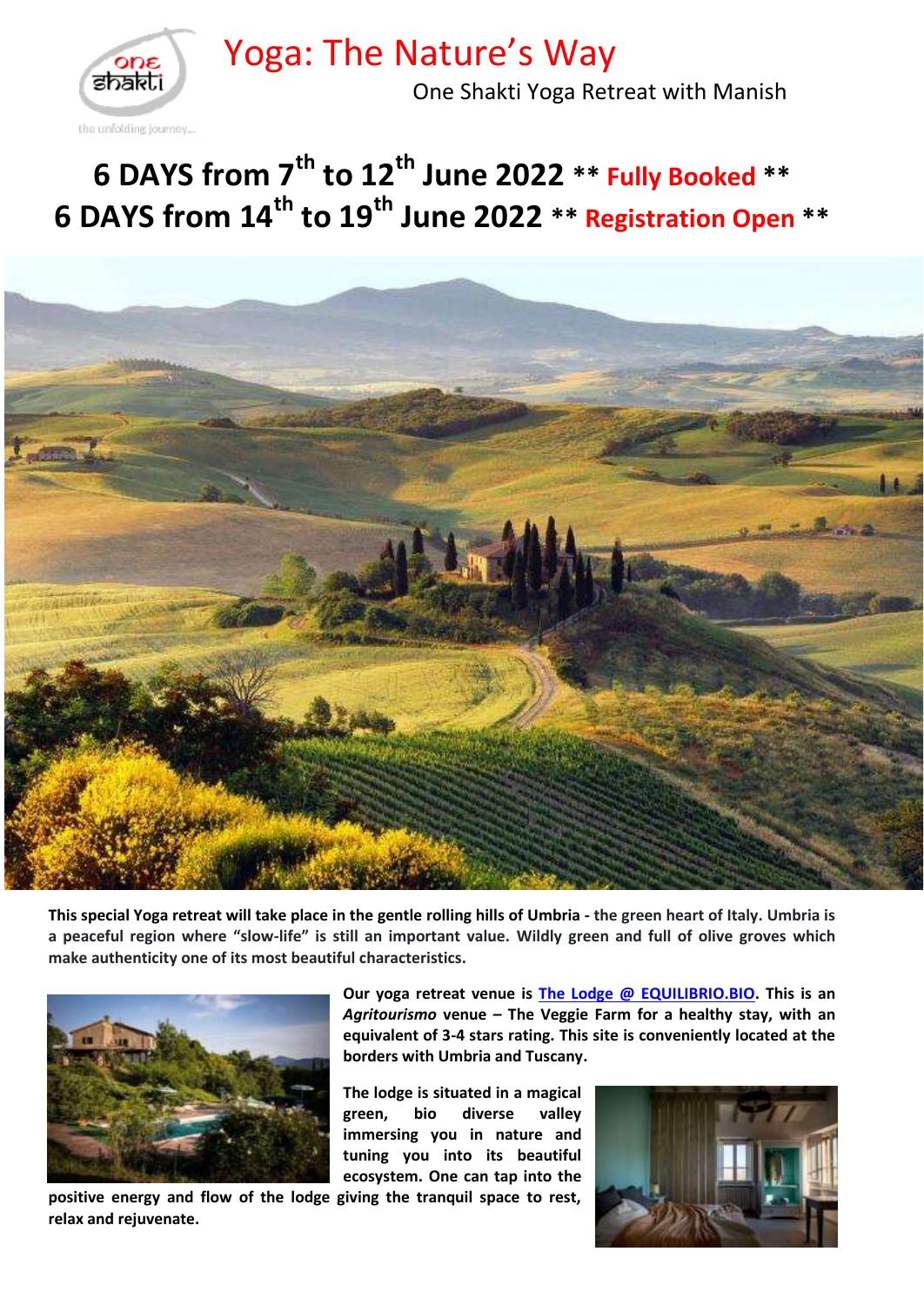**A quiet resort with spacious eight deluxe en-suite bespoke rooms. The accommodation space is unique and beautifully quaint with twin sharing. Some rooms are very large with capacity for three to share.**

**So, is your heart saying something about this Yoga Retreat … Interested? Then please read on…**



**The resort offers a purpose built yoga studio with wooden floor and yoga equipment of mats, belts, blankets, bolsters and bricks. There is also an outdoor flat grass area to have many sessions in Nature. There will be guided yoga sessions in the morning and late afternoon, offering more than 20 hours of guidance during the retreat days. And yoga "off-the-mat" will offer much more.**

**Yoga retreat programme will cover**

- **Yogasanas - Movement and Postures**
- **Pranayama**
- **Relaxation and Meditation - Yoga Nidra, Silent sittings**
- **Spiritually Inspiring and reflective sessions**

**Our stay at the Lodge will be on full-board basis offering three daily Vegetarian/Vegan organic and mostly home grown, healthy and gourmet meals. This will be a creative cuisine dining experience in "Al Fresco" style – buffet; we will eat together, share conversations and laughter over the meals. Herbal teas and mineral water will be made available throughout the day. Any specific dietary needs can also be catered for.**

**During the retreat days, two guided 3-4 hours hikes/walks are being planned to explore the nature's ways. There will be many opportunities to do local personal walks, take quiet moments, book a personal Spa/therapy treatment or enjoy the Salt Pool during your relaxation time. I may offer an experience of extended period of silent moments during the retreat – an opportunity to enjoy your own company. Let's make time and take space to detox our bodies with right food/drinks, and detox our mind from life stresses and electronic indulgence!**

#### **Yoga Teacher – Manish Shah, One Shakti**

**Manish Shah is a senior instructor with over 25 years yoga teaching experience and has led many local and international retreats. A complementary therapist well established in Yoga, Energy Healing and Massage. His journey has been one of integrating authentic spiritual practices with personal experiences, and an emphasis on presenting them simply and with clarity. Every retreat and session has a unique offering, and one comes away feeling enriched in body, breath, mind and spirit.** 

#### **Retreat Package**

**Cost of package per person on twin sharing basis is: £795 NB. Single rooms will be only available if the group size is less than 16. Single room supplement will apply (can be confirmed on enquiry)**

#### **Package includes:**

- **Full board stay at the Lodge with 5 nights' en-suite accommodation**
- **Breakfast, lunch & dinner vegetarian/vegan meals**
- **Herbal teas and mineral water**
- **Group yoga tuition**



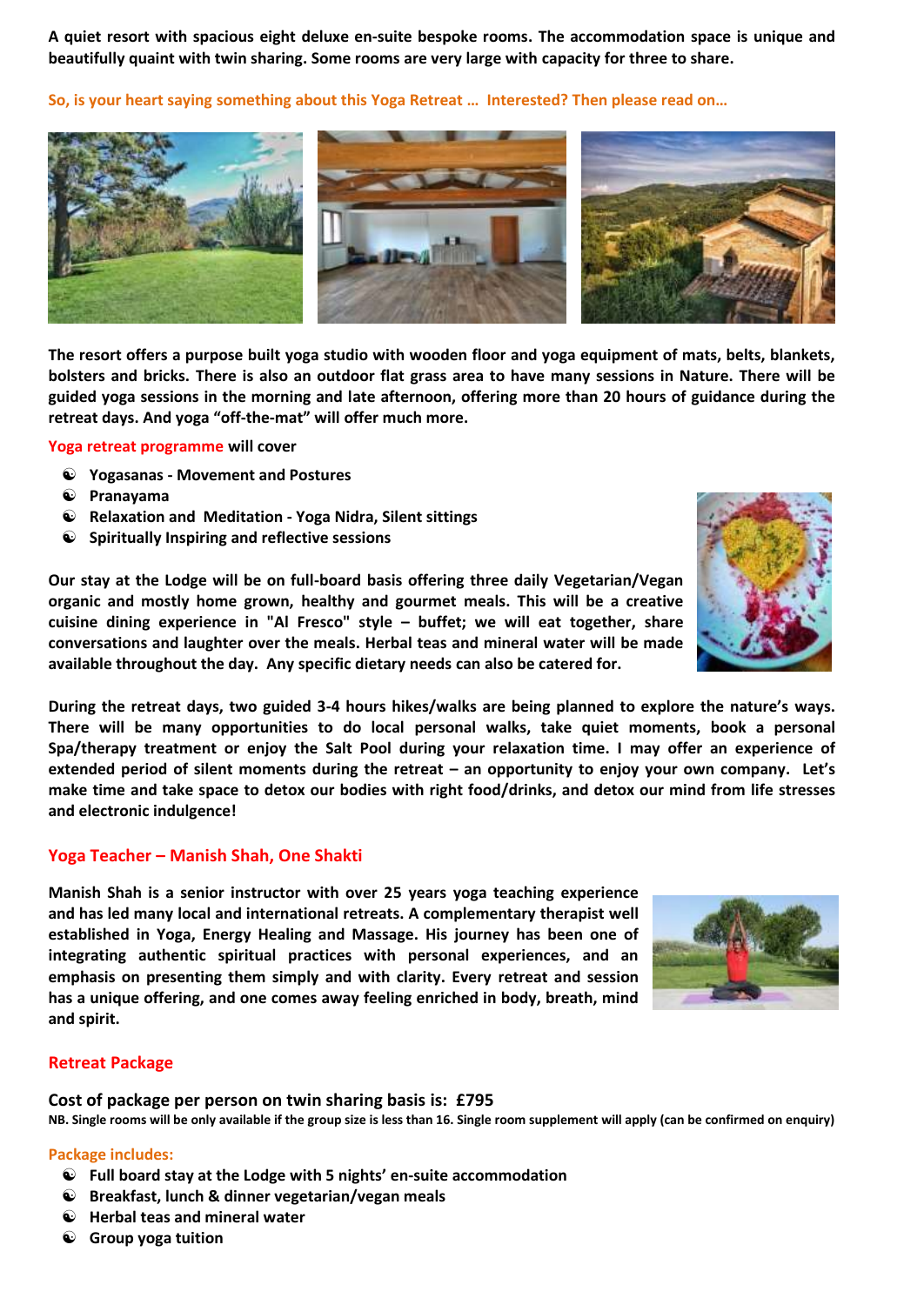- **Yoga props - mat, blocks, blankets, etc…**
- **2 guided hikes/walks**

#### **Package excludes:**

- **International and any local flights**
- **Airport transfers**
- **Any personal Spa or therapy treatments**
- **Any personal costs e.g. gratuities, laundry costs, drinks**
- **Travel insurance, visas and travel documents**
- **Any items not mentioned in the above inclusions**

#### **Supportive information** *(subject to change)***:**

Nearest airport to the venue would be Perugia. Ryan Air has flights from Stanstead to Perugia (recommended). Approx. half hour transfer to the venue.

Alternatively fly into Rome Flumicino airport with Easy Jet or British Airways. Airport transfer is approx. 2 hrs from Rome to the venue.

### **Testimonials**

#### *Few testimonials to share …*

*"Your meditation and yoga, breathing teaching is exceptionally good - the way you instruct is so clear and insightful that it makes the learning very effective, safe and expertly facilitates getting into a flow in the practice. Your general 'life-guidance' fits seamlessly to the practices - they support each other and help me make sense of the bigger picture and smaller picture…"* 

*"Thank you for once again providing the beautiful space and guidance at this year's retreat, and offering to experience stillness and silence through all that you shared…"*

*"Your teaching style and direction have always been a great inspiration. I particularly liked the way you explained Prana, the connection with the breath and its effects on the body. How individuals are able to use their breath to create the right balance of energy for a practice or to tolerate the heat..."*

*"Your visualisation meditation towards the end of the practice was inspirational…"*

## **To Enrol**

**Retreat 1 (7 th – 12 th June) will be ideally suited for regular practitioners and teachers of yoga.**

Retreat 2 (14<sup>th</sup> – 19<sup>th</sup> June) will be suited for beginners as well as regular practitioners of yoga.

**Please enquire or enrol if interested in attending.** 

**Group size will be around 16 participants. Most of my previous retreats have been fully booked – so if interested please book your place early. Accommodation will be allocated on first confirmed basis. Also consider booking your international flights only once your place is confirmed.**

# **To register your place, please complete the attached registration form and send with your nonrefundable deposit of £250.**

### **Subsequent payment plans**

- **2 nd payment: 30th October 2021 £295**
- **Final payment: 28th February 2022 £250**

**Confirmation of registration will be sent on receipt of your form and deposit. Further retreat details will be shared in due course.** 

**For further information, please contact Manish:**